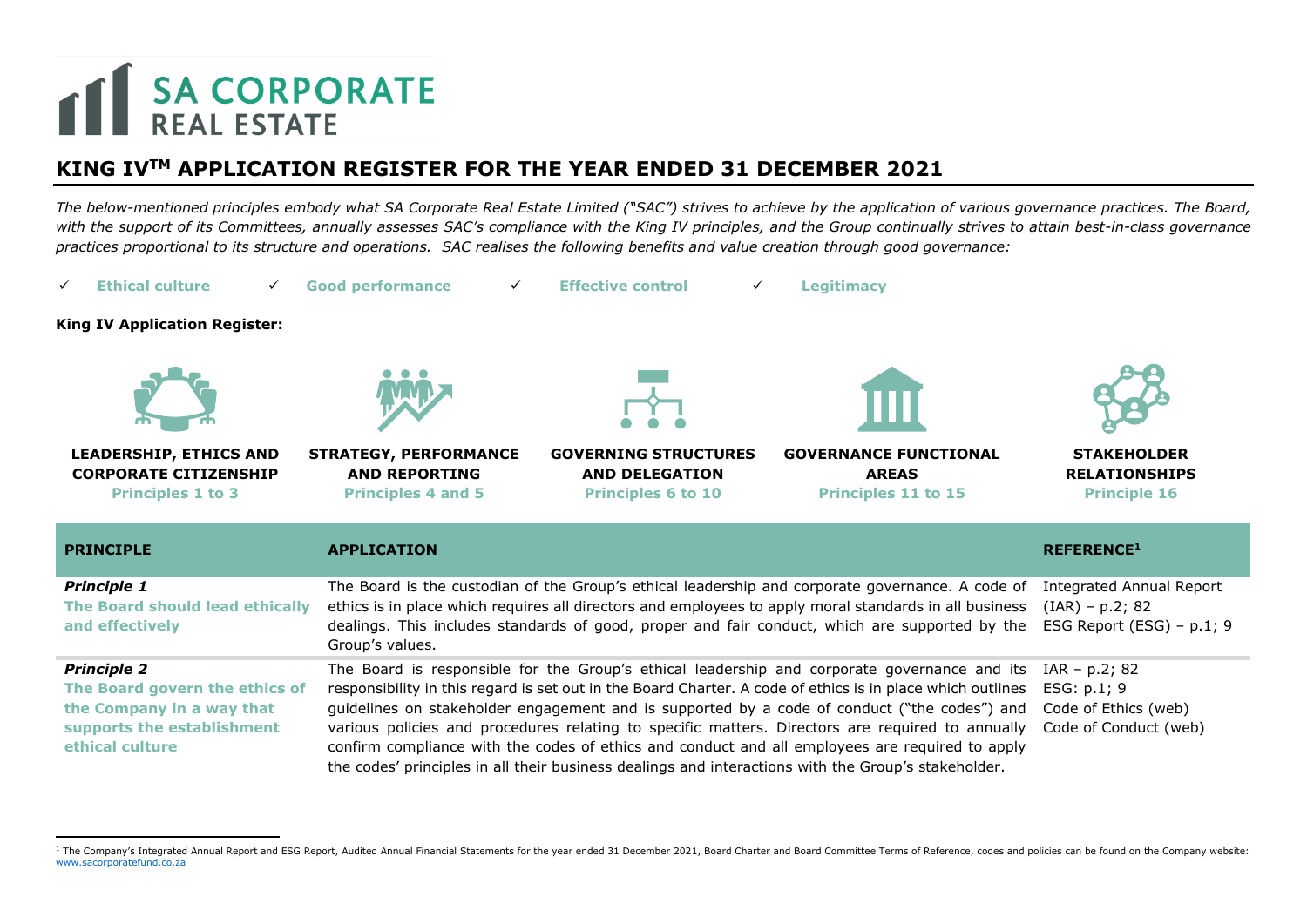| <b>PRINCIPLE</b>                                                                                                                                                                                                                                                            | <b>APPLICATION</b>                                                                                                                                                                                                                                                                                                                                                                                                                                                                                                                                                                   | <b>REFERENCE1</b>                                                 |
|-----------------------------------------------------------------------------------------------------------------------------------------------------------------------------------------------------------------------------------------------------------------------------|--------------------------------------------------------------------------------------------------------------------------------------------------------------------------------------------------------------------------------------------------------------------------------------------------------------------------------------------------------------------------------------------------------------------------------------------------------------------------------------------------------------------------------------------------------------------------------------|-------------------------------------------------------------------|
|                                                                                                                                                                                                                                                                             | The codes reinforce the values of the Group. The values are integrated into the Group's performance<br>management process and shape the way it behaves and conducts business.                                                                                                                                                                                                                                                                                                                                                                                                        |                                                                   |
|                                                                                                                                                                                                                                                                             | During the year under review, SAC appointed WhistleBlowers (Pty) Ltd (WhistleBlowers) as the<br>Group's new whistleblowing hotline provider. Whistleblowing reports received are tabled for the<br>Audit and Risk Committee ("ARC") discussion and are investigated and actioned by the Board, as<br>required. For the year under review, no new whistleblowing reports were received from Deloitte<br>(previous hotline provider) or WhistleBlowers.                                                                                                                                |                                                                   |
| <b>Principle 3</b><br>The Board ensure that the<br>Company is and is seen to be a<br>responsible corporate citizen                                                                                                                                                          | SAC upholds its responsibilities as a corporate citizen by addressing economic, environment and<br>social concerns as an integral part of it business model.                                                                                                                                                                                                                                                                                                                                                                                                                         | ESG (full report)<br>IAR: 19; 26                                  |
| <b>Principle 4</b><br><b>The Board should</b><br>appreciate that the Company's<br>core purpose, its risks and<br>opportunities, strategy,<br>business model,<br>performance and sustainable<br>development are all<br>inseparable elements of the<br>value creation process | Management develops the strategy and presents it to the Board for approval. The Board takes steps IAR: 10; 38; 48; 86; 96<br>to ensure that long-term planning will result in sustainable outcomes taking account of society,<br>environment and economy. The Board ensures that the strategy is aligned with the purpose of the<br>Company, the value drivers of its business and the legitimate interests and expectations of its<br>stakeholders. Strategy is translated into key performance areas and the associated performance<br>and risk measures are identified and clear. |                                                                   |
| <b>Principle 5</b><br><b>The Board should</b><br>ensure that reports issued by                                                                                                                                                                                              | The Board and its Committees assess the integrity of external reports, ensuring that communication<br>to stakeholders is accurate, transparent, consistent and relevant.                                                                                                                                                                                                                                                                                                                                                                                                             | <b>IAR: 2</b><br><b>Annual Financial Statements</b><br>(AFS) 2; 9 |
| the Company enable<br>stakeholders to make informed<br>assessments of the Company's<br>performance and its short,<br>medium-, and long-term                                                                                                                                 | SAC's Board acknowledges its responsibility to ensure the integrity of the IAR. The Board is of the<br>opinion that the 2021 IAR is presented in accordance with the <ir> Framework, addresses all<br/>material matters and offers a balanced view of the performance of the Group and the impact on its<br/>stakeholders. The Board has, therefore, approved this IAR for publication.</ir>                                                                                                                                                                                         |                                                                   |
| prospects.                                                                                                                                                                                                                                                                  | The directors of SAC are responsible for the preparation and integrity of the Group annual financial<br>statements and the related information included in the annual financial statements of the Company<br>and all its subsidiaries. In order for the Board to discharge its responsibilities, management has<br>developed and continues to maintain a system of internal control. The Board has ultimate<br>responsibility for the system of internal control and reviews its operation, primarily through the<br>Audit and Risk Committee.                                       |                                                                   |
| <b>Principle 6</b><br>The Board should serve as the<br>focal point and custodian of                                                                                                                                                                                         | SAC's approach to corporate governance supports the implementation of the principles and<br>recommended practices of King IV and the JSE Listings Requirements. The Company periodically<br>reviews the corporate governance practices, ensuring that it acts in the best interest of the                                                                                                                                                                                                                                                                                            | IAR: 2; 82                                                        |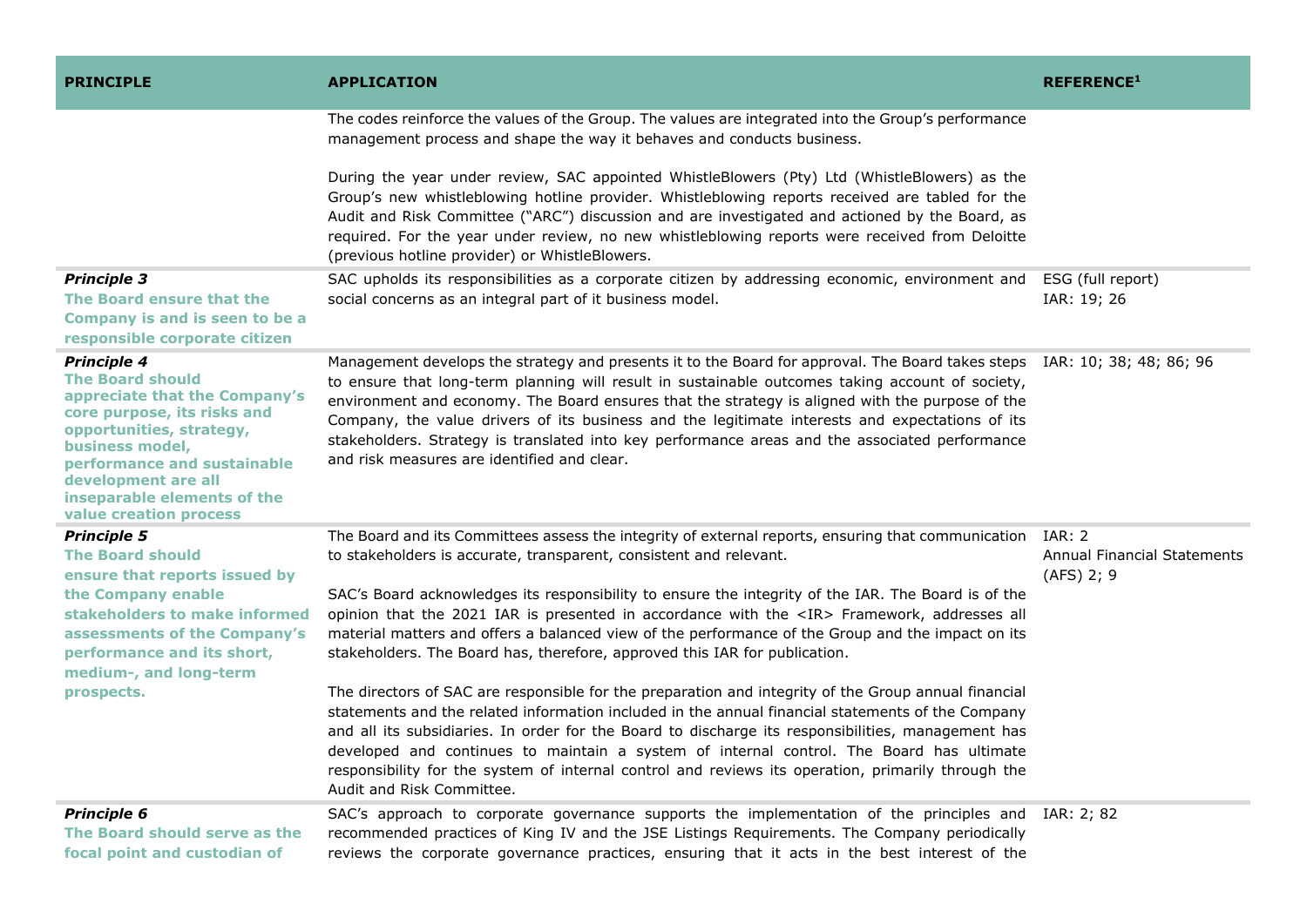| <b>PRINCIPLE</b>                                                                                                                                                                                                                                | <b>APPLICATION</b>                                                                                                                                                                                                                                                                                                                                                                                                                                                                                                                                                                                                                                                                                                                                                                                                                                                                                                                                                                                                 | <b>REFERENCE1</b>                                                            |
|-------------------------------------------------------------------------------------------------------------------------------------------------------------------------------------------------------------------------------------------------|--------------------------------------------------------------------------------------------------------------------------------------------------------------------------------------------------------------------------------------------------------------------------------------------------------------------------------------------------------------------------------------------------------------------------------------------------------------------------------------------------------------------------------------------------------------------------------------------------------------------------------------------------------------------------------------------------------------------------------------------------------------------------------------------------------------------------------------------------------------------------------------------------------------------------------------------------------------------------------------------------------------------|------------------------------------------------------------------------------|
| corporate governance in the<br><b>Company</b>                                                                                                                                                                                                   | stakeholders, applies the best industry practices and complies with all applicable laws. The Board,<br>with the support of its Committees, annually assesses SAC's compliance with the King IV principles,<br>and the Group continually strives to attain best-in-class governance practices proportional to its<br>structure and operations.                                                                                                                                                                                                                                                                                                                                                                                                                                                                                                                                                                                                                                                                      |                                                                              |
|                                                                                                                                                                                                                                                 | The Board is satisfied that the Group complies with all the corporate governance requirements<br>applicable to listed entities, as set out in section 3.84 of the JSELR and in line with King IV's "apply<br>and explain" approach, the Company discloses the extent to which SAC applies the King IV principles                                                                                                                                                                                                                                                                                                                                                                                                                                                                                                                                                                                                                                                                                                   |                                                                              |
| <b>Principle 7</b><br>The Board should comprise the<br>appropriate balance of<br>knowledge, skills, experience,<br>diversity and independence for<br>it to discharge its governance<br>role and responsibilities<br>objectively and effectively | Having due regard for the benefits of diversity in the widest sense, the Board has adopted policies<br>and voluntary targets aimed at the promotion of diversity and inclusiveness at Board level. To this<br>end, a voluntary target of at least 40% female representation on the Board was agreed upon, and<br>the target has been met (as at 31 December 2021). The Board's diversity policy and targets are<br>reviewed annually and adjusted as appropriate. Of the total Board, 67% of directors are from<br>previously disadvantaged groups, with four of these directors being women (as at 31 December<br>2021). The Board is satisfied that its composition reflects an appropriate mix of skills, knowledge,<br>qualifications, diversity, experience and independence.                                                                                                                                                                                                                                 | <b>IAR: 82</b><br><b>Board Diversity Policy</b><br>Statement (web)           |
| <b>Principle 8</b><br>The Board should ensure that<br>its arrangements for<br>delegation within its own<br>structures promote<br>independent judgement, and<br>assist with balance of power                                                     | The Board delegates certain responsibilities to structured and appropriately mandated Board<br>Committees without abdicating its own accountability. Delegation to such Committees is formalised<br>in Board-approved terms of reference for each Committee and the Board appoints the members for<br>each Committee for the skills required to effectively provide strategic direction to the Group, as well<br>as for monitoring and overseeing the activities of the Group to contribute to the effective discharge<br>of the Board's duties and responsibilities to grow and protect stakeholder value.                                                                                                                                                                                                                                                                                                                                                                                                        | IAR: 82<br>ESG: 9<br><b>Board Charter</b><br>Committees' terms of<br>refence |
| and the effective discharge of<br>its duties                                                                                                                                                                                                    | The composition and mandate of each Committee is annually reviewed, and each Committee<br>undergoes an annual evaluation of performance. During the period under review, the Committees<br>were: Audit and Risk Committee*; Nomination Committee; Remuneration Committee; Investment<br>Committee; and Social, Ethics and Environmental Committee. *The Board dissolved the Risk and<br>Compliance Committee and assigned its mandate to the Audit Committee.                                                                                                                                                                                                                                                                                                                                                                                                                                                                                                                                                      |                                                                              |
| <b>Principle 9</b><br>The Board should ensure that<br>the evaluation of its own<br>performance and that of its<br>committees, its chair and its<br>individual members, support<br>continued improvement in its<br>performance and effectiveness | A formal performance evaluation of the Board, Committees, individual directors and the Group<br>Company Secretary is conducted at least every two years, and in every alternate year, an ESG: 10<br>opportunity is provided for reflection and discussion by the Board of its performance and that of its<br>Committees, the Chairman, individual directors and the Group Company Secretary. For the period Committees' terms of<br>under review a formal, externally facilitated, Board evaluation process was undertaken based on the reference<br>requirements of King IV. The process assessed the performance and effectiveness of SAC's Board,<br>its Committees, the executive and non-executive directors individually, the Chairman, and the Group<br>Company Secretary. In addition, a skills assessment was performed to assist the Board in<br>determining the skills which are currently available within its structures, as well as any additional<br>skills that would be beneficial going forward. | <b>IAR: 82</b><br><b>Board Charter</b>                                       |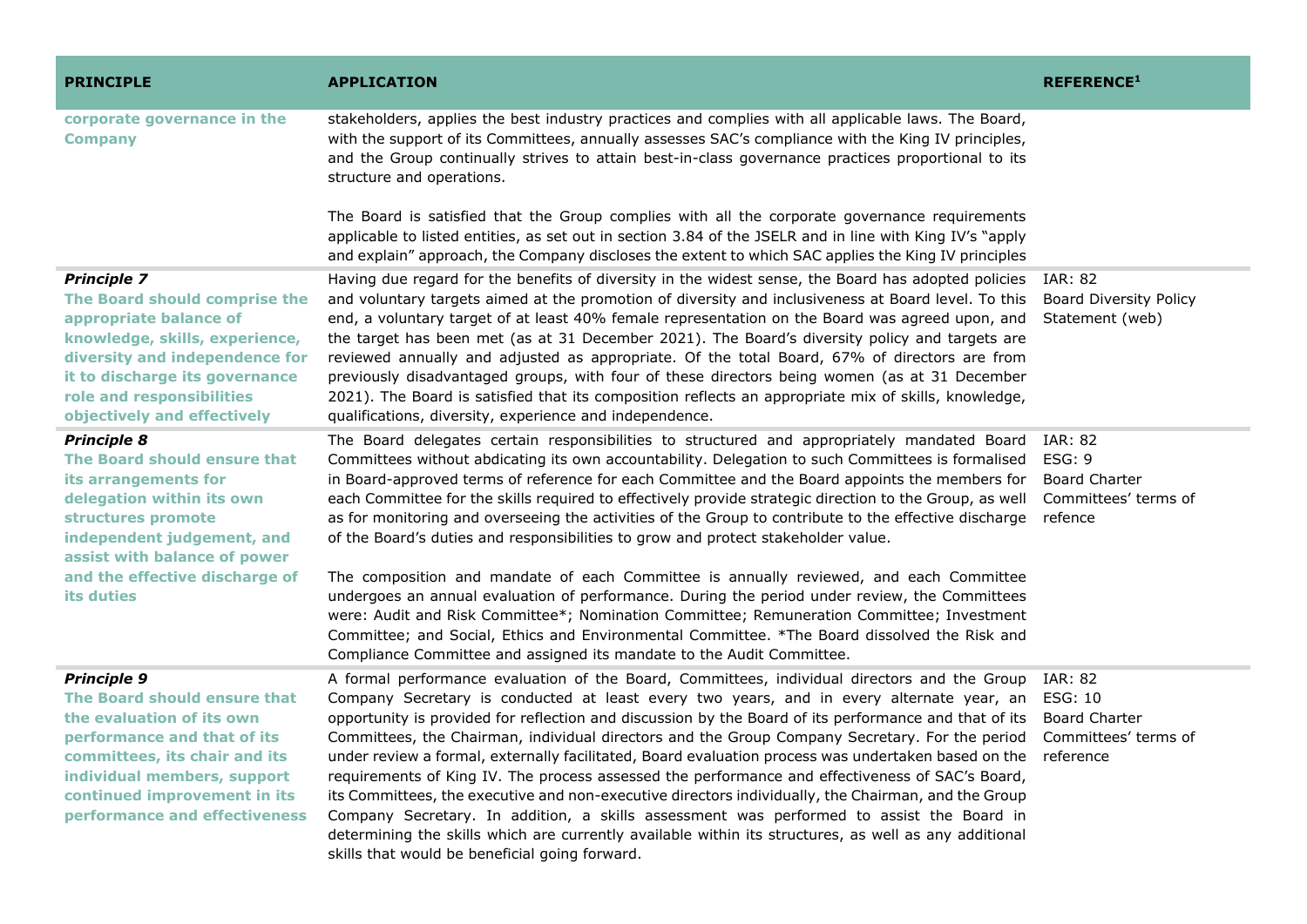| <b>PRINCIPLE</b>                                                                                                                                                                                             | <b>APPLICATION</b>                                                                                                                                                                                                                                                                                                                                                                                                                                                                                                                                                                                                                                                                                                                                                                                                                                                                                                                                                                                                            | <b>REFERENCE1</b>                |
|--------------------------------------------------------------------------------------------------------------------------------------------------------------------------------------------------------------|-------------------------------------------------------------------------------------------------------------------------------------------------------------------------------------------------------------------------------------------------------------------------------------------------------------------------------------------------------------------------------------------------------------------------------------------------------------------------------------------------------------------------------------------------------------------------------------------------------------------------------------------------------------------------------------------------------------------------------------------------------------------------------------------------------------------------------------------------------------------------------------------------------------------------------------------------------------------------------------------------------------------------------|----------------------------------|
|                                                                                                                                                                                                              | The evaluation concluded that the Board is performing well, with an overall average score of 3.61<br>out of 4.00. This score indicates that the Board is confident in its overall performance and<br>contributions to SAC, with certain areas being identified for improvement. In this regard, the<br>Chairman of the Board is responsible for determining any actions required to enhance the<br>effectiveness of the Board, and the Board is satisfied that the evaluation process is improving its<br>performance and effectiveness.<br>The Board was further satisfied that its Committees fulfilled their respective mandates in compliance<br>with each of their terms of reference, as approved by the Board.                                                                                                                                                                                                                                                                                                         |                                  |
| <b>Principle 10</b><br>The Board should ensure that<br>the appointment of, and<br>delegation to, management<br>contribute to role clarity and<br>the effective exercise of<br>authority and responsibilities | The Board has adopted an approvals framework for the delegation of authority to the CEO and IAR: 82<br>management. The framework is reviewed annually for accuracy and relevance and sets out the<br>decisions in respect of which the Board has reserved the decision-making authority.<br>The Board is further satisfied that the Group's delegation of authority framework contributes to role<br>clarity and effective arrangements by which authority and responsibilities are exercised.                                                                                                                                                                                                                                                                                                                                                                                                                                                                                                                                |                                  |
| <b>Principle 11</b><br>The Board should govern risk<br>in a way that supports the<br><b>Company in setting and</b><br>achieving its strategic<br>objectives                                                  | Through the Board's approved Enterprise Risk Management ("ERM") process, management identifies IAR: 88<br>key risks facing the Group and ensures that the necessary internal controls are implemented and<br>maintained. The main purpose of our ERM is to adequately position the Group to understand and<br>respond to the potential risks that could materially impact the execution of its strategic objectives<br>and operations and to ensure timely response to appropriate opportunities.<br>The ARC assists the Board in carrying out this function with input from the Board's other<br>Committees.                                                                                                                                                                                                                                                                                                                                                                                                                 |                                  |
| <b>Principle 12</b><br><b>The Board should govern</b><br>technology and information in<br>a way that supports the<br><b>Company in setting and</b><br>achieving its strategic<br>objectives                  | SAC's information and communication technology (ICT) policies and procedures cover, inter alia,<br>the use and safeguarding of the Group's information and systems, the use of social media, business<br>continuity and disaster recovery plans, and the regular updating and improvement of technology.<br>The ARC is responsible for oversight of ICT risk, as integrated into the Group's risk management<br>processes, and monitoring ICT governance. An ICT Steering Committee, under the chairmanship of<br>the CEO, is responsible for carrying out the information and communication technology-related<br>responsibilities assigned to it in terms of an IT Steering Committee charter. This includes, inter alia,<br>motivating and monitoring IT project budgets, the IT governance framework, integrating a strategic<br>IT planning process in line with the business strategy development process and identifying and<br>exploiting opportunities for IT to improve the Group's performance and sustainability. | <b>IAR: 97</b><br><b>ESG: 12</b> |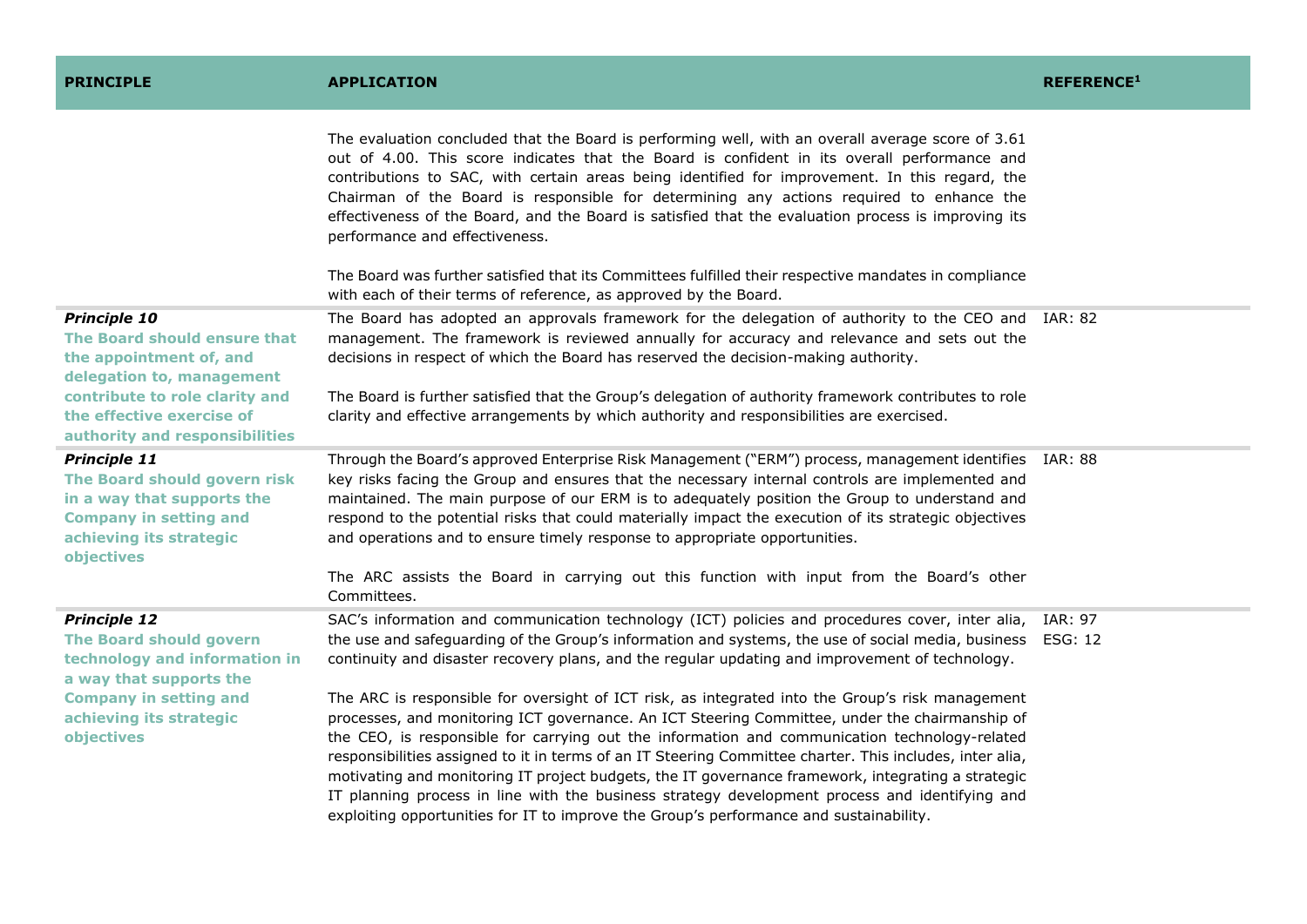| <b>PRINCIPLE</b>                                                                                                                                          | <b>APPLICATION</b>                                                                                                                                                                                                                                                                                                                                                                                                                                                                                                                                                                                                                                                                                                                                                                                                                                                                                                                        | <b>REFERENCE1</b>                           |
|-----------------------------------------------------------------------------------------------------------------------------------------------------------|-------------------------------------------------------------------------------------------------------------------------------------------------------------------------------------------------------------------------------------------------------------------------------------------------------------------------------------------------------------------------------------------------------------------------------------------------------------------------------------------------------------------------------------------------------------------------------------------------------------------------------------------------------------------------------------------------------------------------------------------------------------------------------------------------------------------------------------------------------------------------------------------------------------------------------------------|---------------------------------------------|
|                                                                                                                                                           | Following the progress made in 2020, a fit-for-purpose Business Continuity Plan (BCP) was<br>developed for finalisation and implemented during 2021. The BCP is subject to periodic simulation<br>exercises to ensure ongoing refinement and enhancement and will be reviewed by the Group's<br>internal auditors, BDO, as part of the Group's internal audit plan for 2022.                                                                                                                                                                                                                                                                                                                                                                                                                                                                                                                                                              |                                             |
| <b>Principle 13</b><br><b>The Board should govern</b><br>compliance with applicable                                                                       | SAC complies with the provisions of the Companies Act, as amended, specifically relating to its IAR: 88; 96<br>incorporation and that it is operating in conformity with its MOI.                                                                                                                                                                                                                                                                                                                                                                                                                                                                                                                                                                                                                                                                                                                                                         |                                             |
| laws and adopted, non-binding<br>rules, codes and standards in a<br>way that supports the<br><b>Company being ethical and a</b><br>good corporate citizen | During the year under review, no significant fines were levied for non-compliance with statutory and<br>regulatory requirements and there were no regularity censures. No fines were levied for<br>noncompliance with any environmental laws and regulations. SAC was not party to any legal action<br>for uncompetitive behaviour, and no requests were received or denied for information in terms of<br>the Promotion of Access to Information Act.                                                                                                                                                                                                                                                                                                                                                                                                                                                                                    |                                             |
|                                                                                                                                                           | The risk of non-compliance with statutory and regulatory requirements forms part of the Group's<br>identified risks and is assessed and responded to on an ongoing basis. In this regard, the ARC:<br>• monitors and oversees the Group's processes for compliance with laws, regulations and best<br>practice codes relevant to the Group; • will oversee the recommendation of a policy that articulates<br>and gives effect to the Group's direction on compliance and identifies its compliance landscape to<br>the Board for approval; • monitors managements' implementation and execution of effective<br>compliance management; • receives and considers reports on compliance matters, including on<br>matters of material litigation and the Group's whistle-blower hotline activity; and • periodically<br>reviews the effectiveness of the systems for monitoring compliance with laws and regulations to<br>ensure adequacy. |                                             |
|                                                                                                                                                           | SAC has adopted a risk management policy in line with section 13.46(h) of the JSE Listings<br>Requirements. The policy is in accordance with industry practice and specifically prohibits SAC from<br>entering into any derivative transactions that are not in the normal course of SAC's business. The<br>ARC confirms that it has monitored compliance with the policy during the year under review and<br>also that the Company has, in all material respects, complied with the policy.                                                                                                                                                                                                                                                                                                                                                                                                                                              |                                             |
| <b>Principle 14</b><br>The Board should ensure that<br>the Company remunerates<br>fairly, responsibly and<br>transparently so as to promote               | The Remuneration Committee assists the Board in setting the Company's remuneration policy and<br>the directors' remuneration, so as to ensure that SAC remunerates fairly, responsibly and<br>transparently so as to promote the achievement of strategic objectives and positive outcomes in the<br>short-, medium-, and long-term.                                                                                                                                                                                                                                                                                                                                                                                                                                                                                                                                                                                                      | <b>IAR: 98</b><br>Remuneration Policy (web) |
| the achievement of strategic<br>objectives and positive<br>outcomes in the short-,<br>medium-, and long-term                                              | All aspects of remuneration are defined and implemented with a view to realise the principle of fair<br>and responsible remuneration across the Company.                                                                                                                                                                                                                                                                                                                                                                                                                                                                                                                                                                                                                                                                                                                                                                                  |                                             |